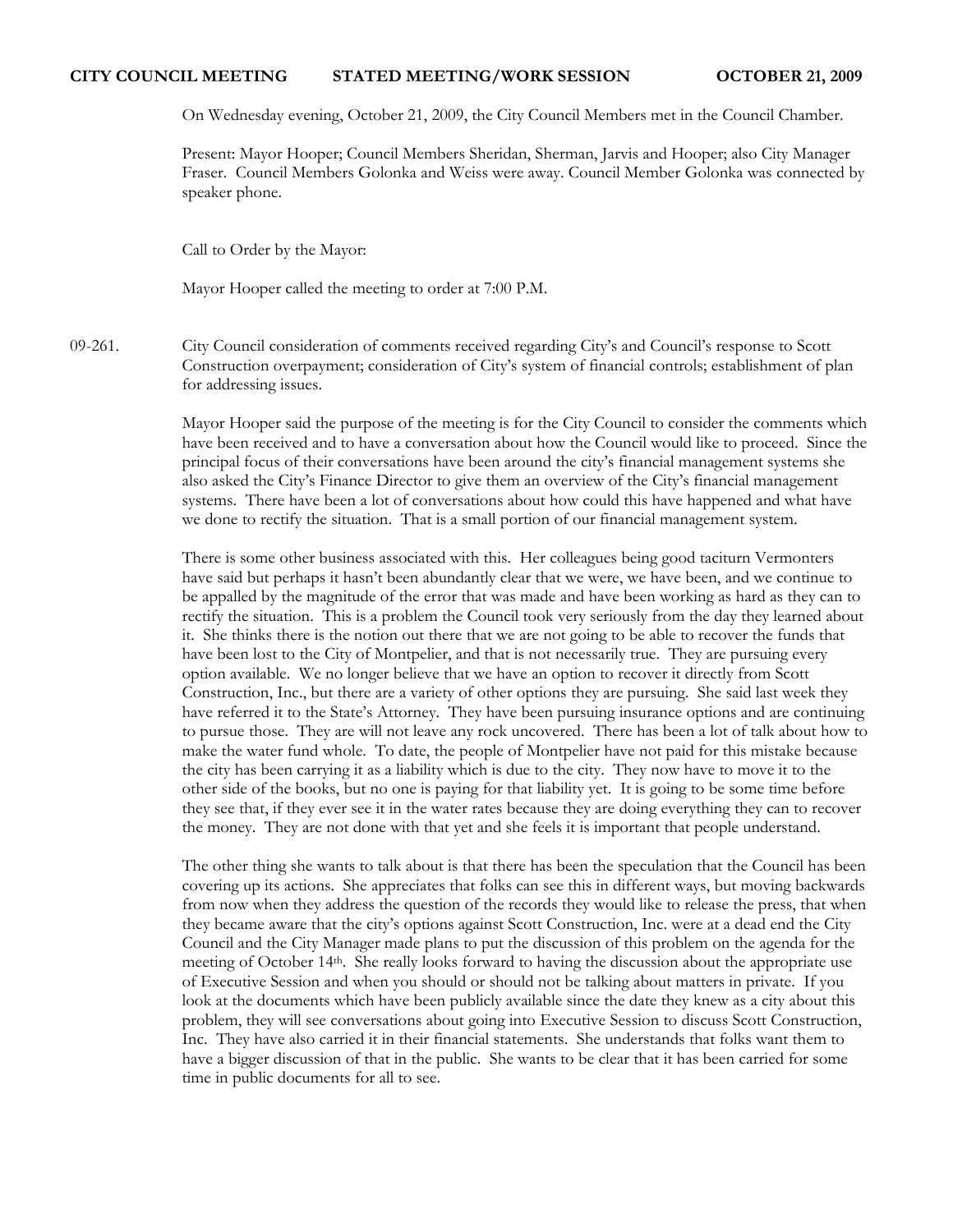One of the things they are going to deal with right away is the issue of when it is appropriate to go into Executive Session. The Times-Argus carried a box today saying that the ACLU and Common Cause have been invited to this meeting. That was a misunderstanding. She spoke with the Executive Director of the ACLU and told him the Council would like to have a presentation on the issue of open government and Executive Sessions and told him they would be in touch. The Council needs to make a decision about when they would like to do that. She would like to do that at a special meeting as soon as possible. There are people who know these issues who can help us understand what they have been doing and if there are ways they can do it better.

When the discussion of the issue of Executive Session came up, the City Manager prepared a memo which summarizes all of the Executive Sessions the Council has had and there is a guide to open meetings produced by the Secretary of State's Office

The city has been asked to release a variety of documents to Seven Days. The city's staff does not have the authority to release some of the documents because some of the documents are privileged communications between our attorney and the city, and the City Council is the only one who can release those privileged documents. There is another set of documents they have asked for that is already public record and they are releasing those, too. She is going to ask the City Manager to walk the Council through what they need to do. We need to handle this very specifically because there are ongoing issues that we need to be able to address. They need to protect their ability to have conversations with our attorney about pending legal matters.

City Manager Fraser said the city's goal is to get as much documentation out as possible. The request they received was simply for communications between the Mayor, himself and the Council. He has prepared three groups. One is that particular group of all of their communications with Scott Construction, Inc. The other is the information the Mayor spoke of which is information that has been available all along, the Council minutes, Council agendas and the legal memo he prepared for the City Council and the meeting. They have spoken to their attorney. As the Mayor mentioned, there are additional recovery efforts and they don't want to do anything that would violate attorney/client privilege with regard to those issues going forward. However, anything involving Scott Construction, Inc. they will disclose the basic facts. There is already a court judgment in the city's favor. The information of what led to that is certainly not going to change any of the tactics the city might have so he asked the City Attorney to prepare motions that allow the Council to waive their attorney/client privilege to release all of the documents from things in the past while still preserving any privilege they may have going forward in terms of ongoing or still to be resolved affairs. This allows them to give the public every document they have to date on this case. The plan is to release it on the city's web site by tomorrow so it will be available to the entire city.

Mayor Hooper said there are three sets of documents that the Council wants the public to have. There needs to be motions on each set of documents. The City Council has a memo describing what the three sets of documents are. The first group contains correspondence between the City Manager and Scott Construction for the period beginning when the overpayment was discovered in October 2006 through the time the city commenced legal action against Scott Construction in the spring of 2009. Since commencement of the suit there have been no further communications between the City Manager and Scott Construction. These documents deal with the city's efforts to negotiate the initial and successor agreements with Scott Construction to obtain payment. They are exempt from public disclosure and in another statute section they are exempt from records that are relevant to litigation. That is what they are saying is okay to disclose to the public.

**Motion was made by Council Member Hooper, seconded by Council Member Jarvis that the Council waive the protection from public disclosure afforded these documents under 1 V.S.A. Sections 317 (c) (14) & (15) and authorize their disclosure. The vote was 4-0, motion carried unanimously.**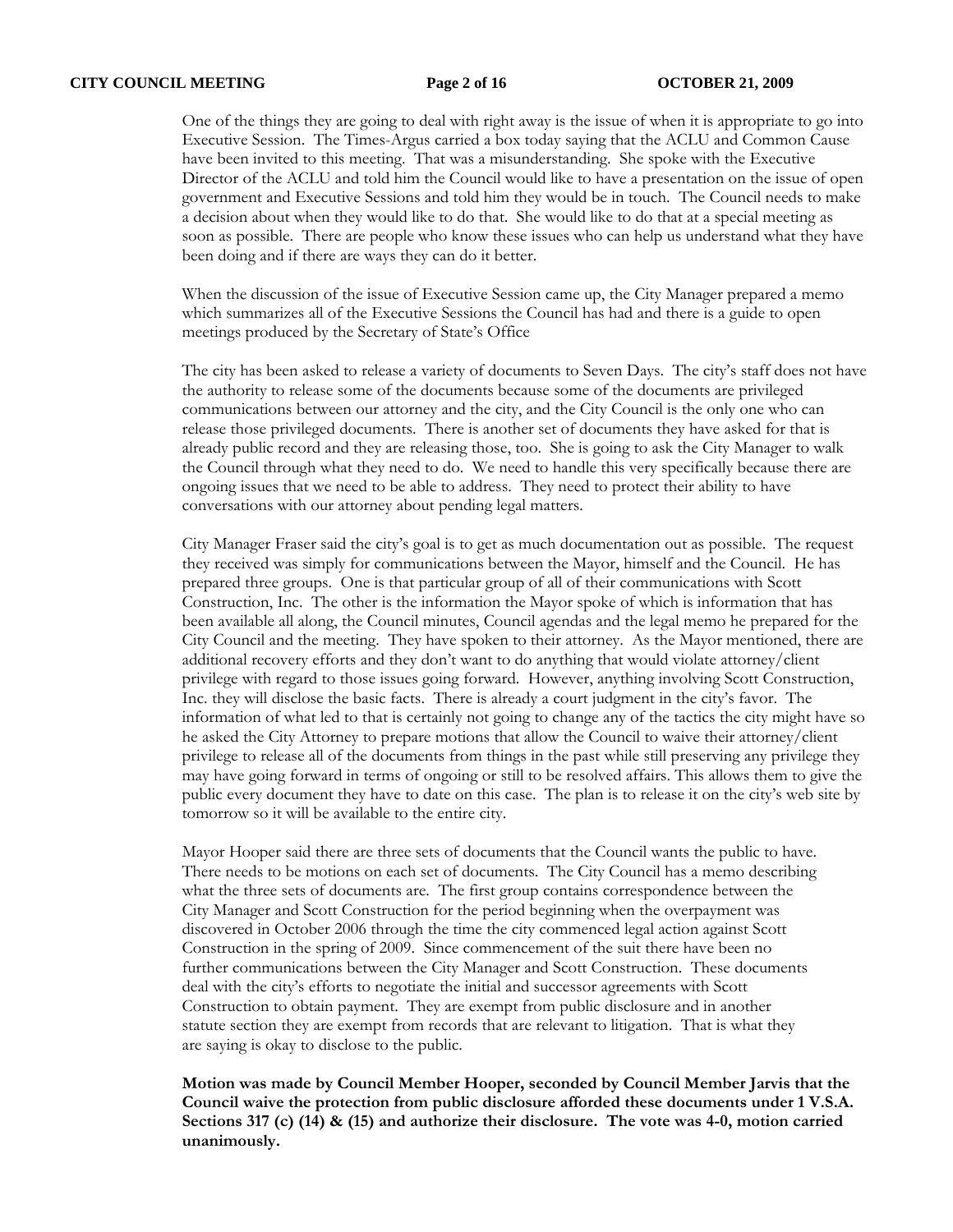Mayor Hooper said the second group of documents they want the public to have is the weekly memo that the City Manager prepares for the City Council. They have always regarded this as a public document. If you came into the Manager's Office and said can I see the weekly memo the administrative assistant would hand it to you.

The final one is a group of communications between the City Manager, the Mayor and the City Council dating back to October 2006 dealing with Scott Construction. These records are exempt from public disclosure for the two reasons previously mentioned. There is a further exemption that applies to many of these documents at relative times dating back to October 2006. The City Manager has been in contact with legal counsel to obtain advice. The City Manager then reported this advice to the Council, sometimes summarizing it and sometimes quoting it directly. With one exception this is advice addressed to the issues with Scott Construction, Inc. The one exception deals with the city's request to PACIF, which is their insurance company, for insurance coverage. All of this advice from legal counsel is exempt from disclosure on the basis of attorney/client privilege as well as the litigation exemption. The City Manager and legal counsel determined that the public disclosure of these records that do not contain attorney/client communications at this time will not jeopardize ongoing city efforts. The question is, is the Council willing to release those?

**Motion was made by Council Member Jarvis, seconded by Council Member Sheridan that the Council waive the protection from public disclosure under 1 V.S.A. Section 317 (c) (14) & (15) afforded those documents that do not contain attorney/client communications and authorize their disclosure. The vote was 4-0, motion carried unanimously.** 

Further, legal counsel has reviewed the documents that contain attorney/client communication and points out there have been additional communications, written, oral and electronic, between his office and the City concerning Scott Construction matters since October 2006. Solely as to the specific comments attributed to or quoted from his office in this group of documents that deal directly with Scott Construction, Inc., he has determined that public disclosure of such statements will not jeopardize ongoing City efforts since the City currently has a final judgment against Scott Construction, Inc.

Council Member Hooper asked if the Council had seen this document.

Mayor Hooper said it was in the weekly memo.

Council Member Sherman asked if there was still an opportunity that we might be able to get some insurance payment from PACIF.

City Manager Fraser replied yes. What the attorneys are advising is that even though that is not resolved he doesn't believe this document will compromise that. He is just noting that it is an ongoing issue.

**Motion was made by Council Member Sherman, seconded by Council Member Hooper that the Council waive attorney/client privilege and the protection from public disclosure under 1 V.S.A. Section 317 (c) (4) afforded those documents containing attorney/client communications concerning the city's initial request for insurance coverage from PACIF in 2006-2007 and authorize their disclosure. The vote was 4-0, motion carried unanimously.** 

Legal counsel further points out that there have been communications from his office regarding other potential claims and courses of action. The documents currently under consideration for disclosure did not upon review appear to contain any advice concerning such matters. If, after more thorough review, it turns out that such is not the case, how does the Council want to proceed?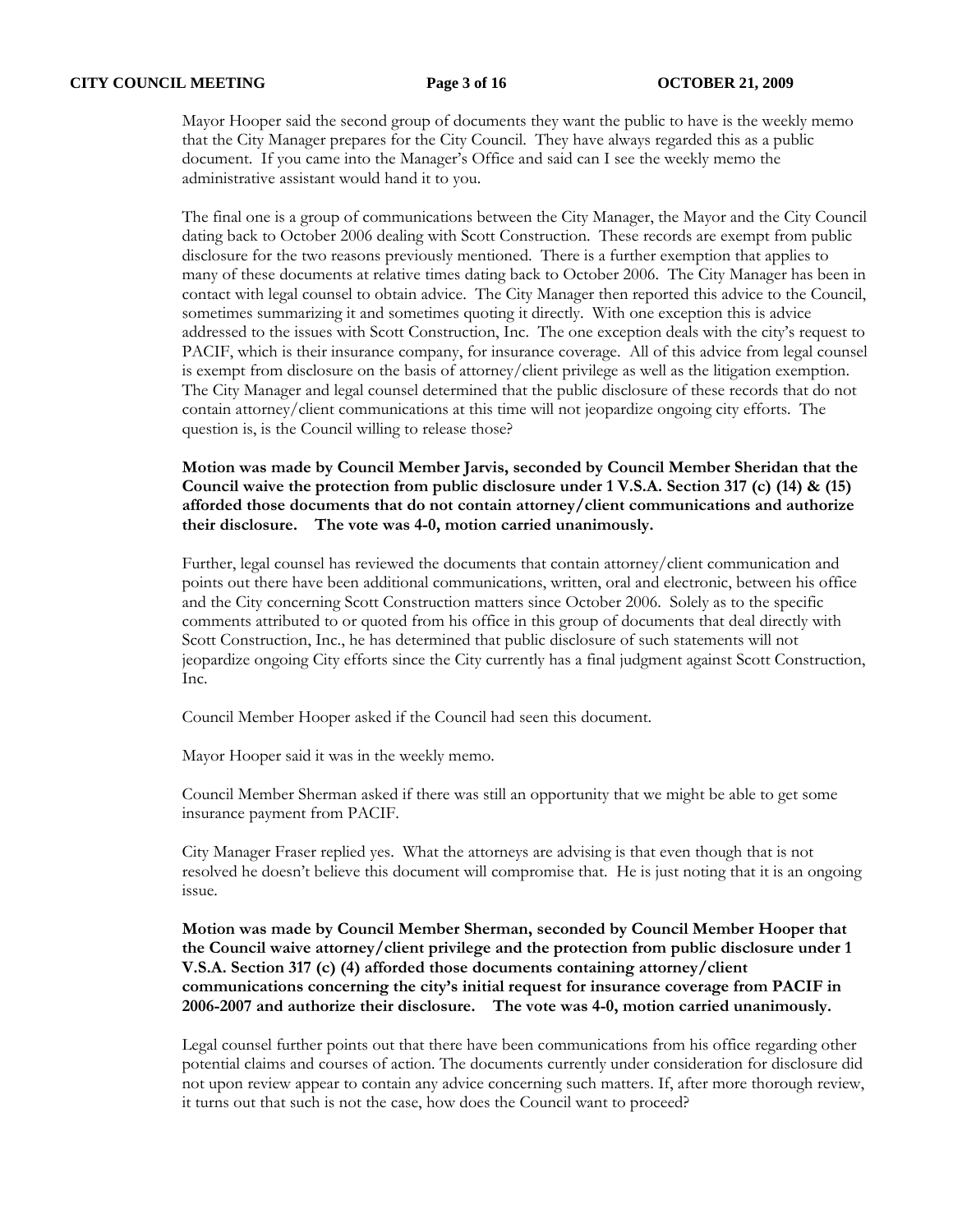Council Member Hooper said this motion as it is written says that if it is discovered that there could be a future value in the privacy of some of these documents they are not to be released.

Mayor Hooper said that is correct.

Council Member Jarvis said these are still potential claims and courses of action.

**Motion was made by Council Member Sherman, seconded by Council member Hooper that the Council specifically limit its waiver of attorney/client privilege and the protection from public disclosure under 1 V.S.A. Section 317 (c) (4) afforded those documents containing attorney/client communications only to documents concerning the City's claims against Scott Construction, Inc. and its initial request for insurance coverage from PACIF and not authorized disclosure beyond such limits.** 

Mayor Hooper said they are keeping it very narrow so they don't jeopardize any future claims they have.

Council Member Hooper said his only concern is who decides.

City Manager Fraser said if they inadvertently release a record it can open the door to all of the other records unless you specifically said this is all we are releasing. The notion is that sometimes you inadvertently release a record that opens up another category of records, and by narrowly defining what it is you are intending to release and the Council is intending to release its information about its view on Scott Construction, Inc. and its dealings on the very initial claim. By wording this motion this way it allows the city to defend later that additional information they have already opened the door to is still privileged.

Council Member Jarvis said the issue is not so much limiting the document as limiting the waiver of the attorney/client privilege.

City Manager Fraser said it means in the future if there is a request for documents the Council, based on advice received from counsel, opted not to release this Council would not have had already waived its attorney/client privilege at this time.

Council Member Hooper said this says anything beyond a claim against Scott Construction or a claim against PACIF need not be released. It could be largely a document concerning Scott.Construction.

City Manager Fraser said the privilege runs to the client, so basically what the Council is saying is the client is willing to waive our privilege on these documents but reserving the right to claim it on future documents. There is case law that says if you release documents in a certain subject area then all other documents related to that are waivable. They don't believe there is anything in here, but if there is something inadvertent in there we can still claim privilege if that is the Council's choice. This could apply to documents that exist on other matters.

Council Member Hooper said he thinks he understands the purpose. He just doesn't know what the mechanism is by which this is put into place.

Mayor Hooper said there are staff documents there that we are prepared to put up on the web site and to hand to the public. She is putting three file folders that Bill has put together in the past week. He is

still reviewing his e-mails and looking for other things that might go into that stack. What they are trying to avoid is something that is unrelated to this being drawn into it. The City Attorney is advising us that we need to do that because evidently there has been past situations where people have tried to argue.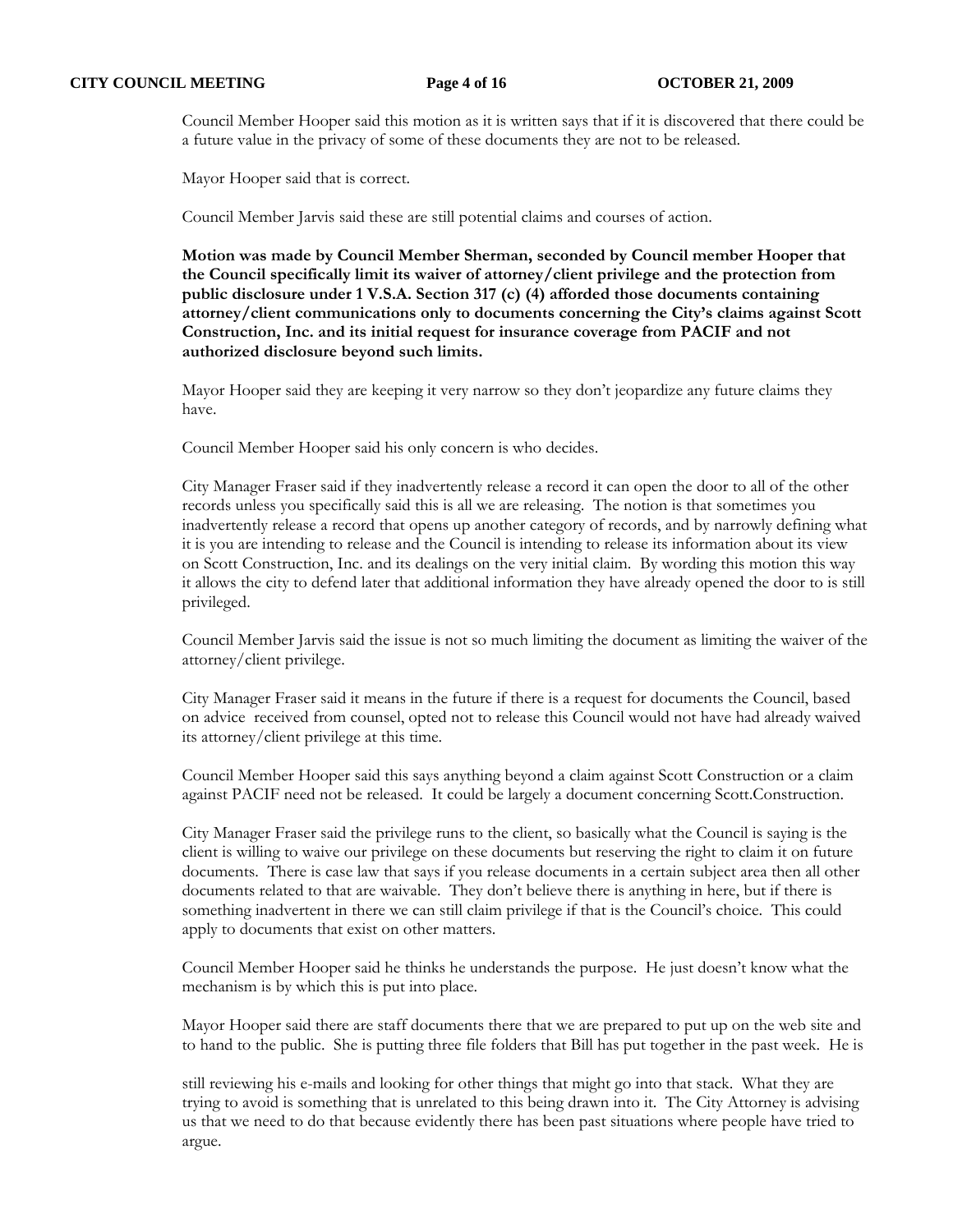Council Member Hooper said he just wants to make sure that the disclosure the Council is authorizing is as broad as he wants it to be.

Council Member Jarvis said the paragraph says we are talking about communications regarding potential claims and courses of action on things that have not yet come into fruition. If we look at something that has already been written and realize that it talks about something that hasn't happened yet that it might not be something they want to release in full. It is still the Council's privilege to waive so if there is an issue it is something the Council can decide on in the future.

City Manager Fraser says it is simply saying that the documents that the city is releasing relates to Scott Construction and that is what we are waiving and we are not inadvertently waiving anything beyond that.

Mayor Hooper said she thinks Council Member Hooper is suggesting there may be other things out there that he would like the public to know about.

Mayor Hooper called for a vote on the motion. The vote was 4-0, motion carried unanimously.

Mayor Hooper said one of the principle conversations they have had during the past week is how this could have happened and what sort of controls are in place to assure this doesn't happen in the future. They have asked their Finance Director to put together a presentation for the Council and public to understand what we have in place.

Sandy Gallup, Finance Director, said she thought it was really important to clear up that the city does have internal controls, and it isn't just something she made up today. She had it prepared during the year for their auditors. It is all encompassing. It has to deal with our history. It has to deal with who we are, how we operate, and the integrity and ethics we have in the city of Montpelier. If they expect her to answer questions about check processing and how we handle receipts, that wouldn't give you the answer that you need. They need a complete understanding of the city's internal controls.

Let's define what an internal control is. It is defined as a process effected by the City Council, the city management and other personnel designed to provide reasonable assurance regarding the achievement of objectives in three categories. These categories are effectiveness and efficiency of operations. The second is the reliability of financial reporting, and a third is compliance with applicable laws and regulations. This is all information from the Committee of Sponsoring Organization (COSO) which consists of the American Institute of CPAs, the Institute of Management Accountants, the Institute of Internal Auditors, Financial Executives International and the American Accounting Association.

Internal control consists of five interrelated components. The internal controls are affected by all levels of city government, including the City Council and the supervisor out on the street.

- 1. Control environment. This is sometimes referred to as the "tone at the to" of the organization, meaning integrity, ethical values, and competence of the City's people; management's philosophy and operating style; the way the management assigns authority and responsibility and organizes and develops its employees; and the attention and direction provided by the Council. It is the foundation for all other components of internal control, providing discipline and structure.
- 2. Risk assessment. The identification and analysis of relevant risks to achieve the objectives that form the basis to determine how risks must be managed. This component should address the risks, both internal and external, that must be assessed.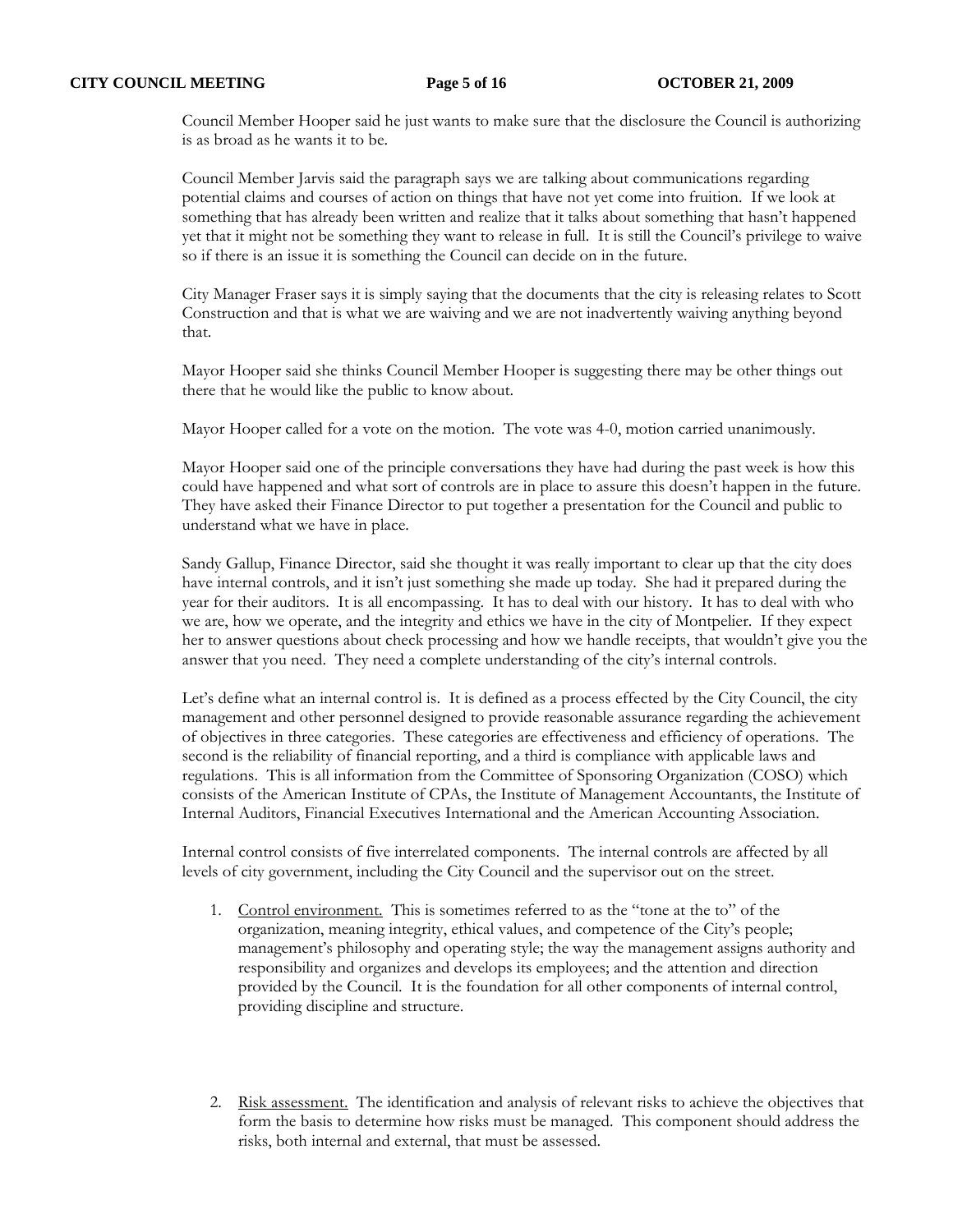### **CITY COUNCIL MEETING Page 6 of 16 OCTOBER 21, 2009**

- 3. **Control activities. Policies and procedures that help ensure that management**  directives are carried out. Control occurs throughout the organization at all levels in all **functions. These include activities, such as approvals, authorizations, verifications, reviews of operating performance, security of assets, and segregations of duties.**
- 4. Information and communication. Components that address the needs of the city to identify, capture and communication information to the right people to enable them to carry out their responsibilities. Information systems within the organization are a key part of internal control. Internal information, as well as external events, activities and conditions must be communicated to enable management to make informed business decisions and for external reporting purposes.
- 5. Monitoring. The activity undertaken by management and others in the city with regard to the internal control system. This is the framework element that is associated with the internal audit function in the company, as well as other means of monitoring such as general management activities and supervisory activities. It is important that internal control deficiencies be reported upstream, and the serious deficiencies be reported to the top management and the Council.

The control environment was the first piece. It has five areas. They are very important. She wished she had this book when she started here. Integrity and ethical values. You should really start with the Montpelier Code of Ordinances, especially Chapter 2 which talks about the City Clerk, the City Seal, the City Manager's duties, standards of conduct, the oath of office for the elected officials and City Manager. It has the City Council's rules and procedures and an ethics policy that they reaffirm every year.

There is a commitment to competence area. There are detailed job descriptions which have been developed for most of our city employees. Employee performance is evaluated annually as are the job descriptions. Those are on file as well. The department heads report annually to the Council. It is another way we show commitment to competence.

Management's philosophy and operating style. For example, the City Manager's philosophy and operating style you can see the City Manager's message in the Annual Report every year. That is a great document that summarizes the way we operate and the state of the city. Goals are established annually and all departments have mission statements that we look to and remind us of what we want to achieve.

Organizational structure and assignment of authority and responsibility. City wide and departments all have organizational charts so it is clear who reports to whom. Department heads meet together monthly with the City Manager for planning, directing and controlling operations and achieve goals. The department heads also meet week individually with the City Manager. In the Montpelier Code of Ordinances we have a description of the Director of Public Works, which she thinks is interesting that it is such an important position that it was included in the Code of Ordinances.

There are human resources policies and practices. Examples of that are our sexual harassment policy and work related injury policies.

Risk Assessment. Internal controls should provide for assessment of the risks of the agencies, both external and internal. Every year we do an annual broad risk assessment by department. Also, they have Fothergill, Segale and Valley CPA firm who does our monthly financial reporting. They look them over before you see them. The city is also audited annually, and they check for fraud as well.

Information and Communications. For the City to run and control its operations we must have relevant, reliable and timely communications relating to internal as well as external events. Information is needed throughout the agency to achieve all of its objectives. Program managers need both operational and financial data to determine whether they are meeting their agencies strategic and annual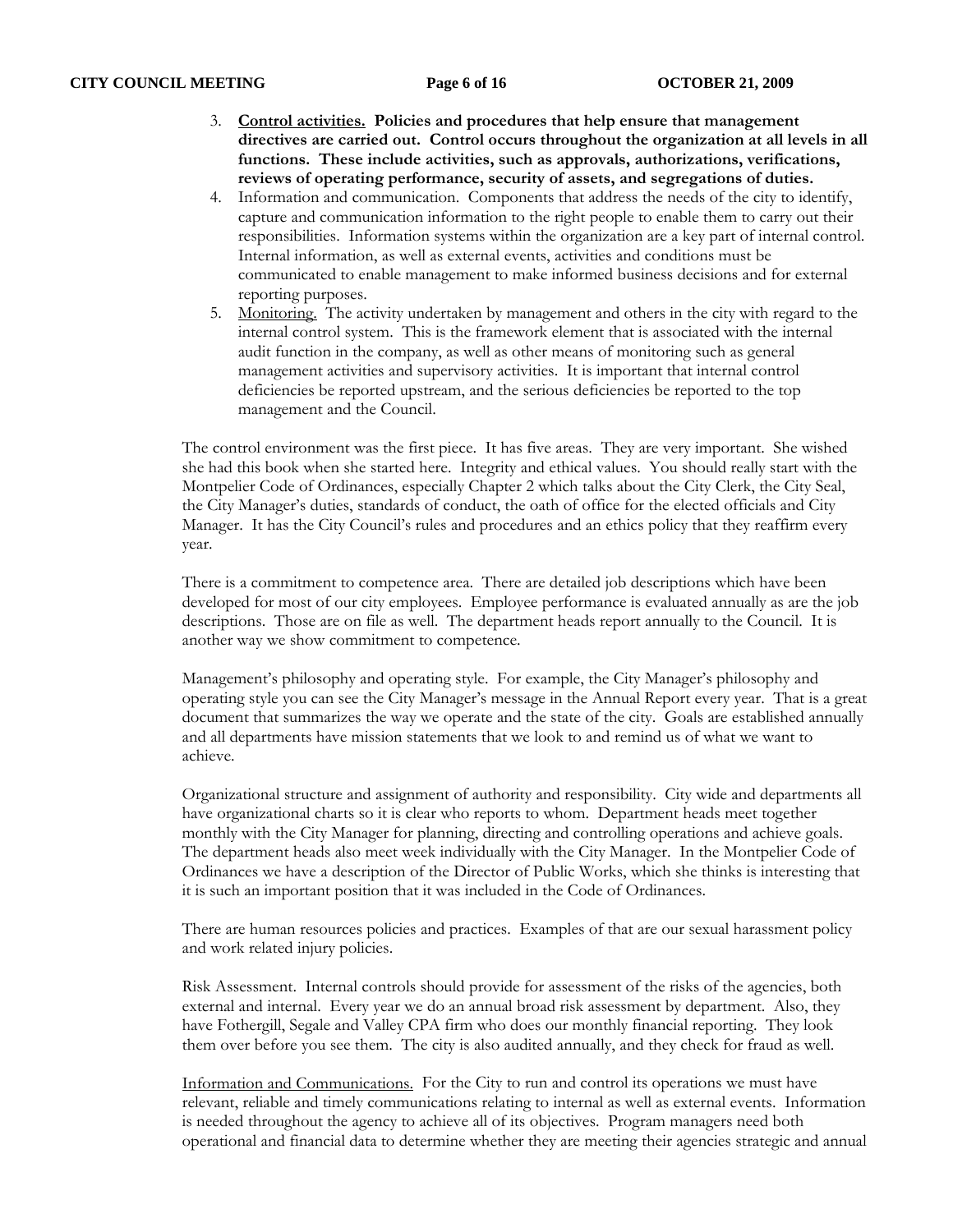performance plans and meeting their goals for accountability for effective and efficient use of resources. We have new software and are going to try really hard to improve in this area. We are going to try to get things quicker and also be more available. Our Technology Department provides administrative and technical support city wide for work station network and telephone services. The city maintains a web site that provides information to city residents, employees and others interested in obtaining information regarding the City of Montpelier. Also, the City Council meets twice a month and receives weekly reports from the City Manager.

Control Activities. Internal control activities help to ensure that management's directives are carried out. The control activities should be effective and efficient in accomplishing the agency's control objectives.

- The City Manager and City Council track major department and program achievements and compare these to the plans, goals and objectives. That is like our annual goals, budget and what we achieve in our multi-year plans.
- Department Heads compare actual performance to planned and expected results through the city and analyze significant differences. They are always looking at the dollars and what they accomplish.
- City management strives to find the right personnel for the right job. They provide the right training, tools, structure, incentives and responsibilities to make city operations as successful as possible. Management also considers it best to retain valuable employees, plan for their eventual succession and ensure continuity of needed skills and abilities. Our people are very important to us. They are a big resource and we really manage some of the best we can and plan for success.
- The Finance and Technology Department provides controls over information processing. They do edit checks of data, account for transactions in numerical sequences and compare files, totals and control accounts and make sure everything is backed up and our information is protected.
- All employees are aware of the importance of physical control over vulnerable assets-security for and limited access to assets such as cash, inventories and equipment which might be vulnerable to risk of loss or unauthorized use. We do periodic inventory and compare to the control records.
- The Council has expressed interest in the establishment of review of performance measures and indicators and the City Manager is working on finding resources to accomplish this task.
- Segregation of duties is accomplished by establishing procedures that divide or segregate key duties and responsibilities among different people to reduce the risk of error or fraud. The responsibility of authorizing transactions, processing and recording them, review the transactions and handling any related assets are all separated. No one individual controls all key aspects of a transaction or event. There are many accounting manuals and processes.
- Procedures that are in place to assure proper execution of transactions and events. Transactions and other significant events are authorized and executed only by persons acting within their authority. Authorizations should be clearly communicated to managers and employees. The Finance Office has a procedural manual that contains step by step instructions (accounting manual). Transactions are recorded promptly to maintain their relevance and value to management in controlling operations and making decisions. In these two areas the city has come a long ways since 2004, and we can always try to do better.
- Access to resources and records are limited to authorized individuals and accountability for their custody and use is assigned and maintained.

We contract with a CPA firm for in-house financial and accounting services. They started in March, 2005 and she provided the Council with a copy of the Fothergill, Segale & Valley agreement. We also contract with Sullivan Powers & Co for our annual audit, and she provided the council with a copy of the engagement letter.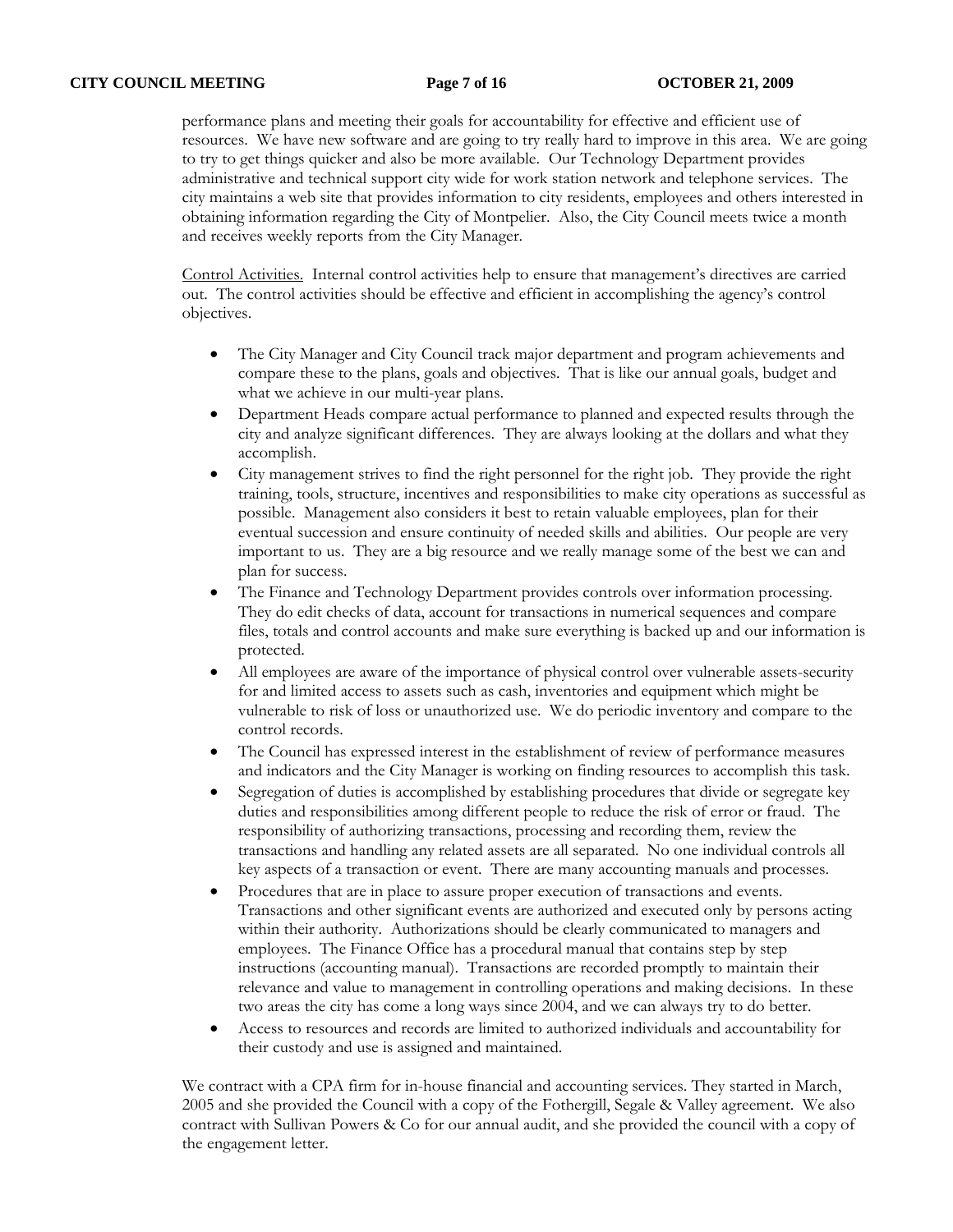Finance Director Gallup said she also heard another question last week she would like to answer. How did the overpayment to Scott Construction occur in 2004? And, why wasn't it caught until October 2006, almost two years later? We heard a lot of information from the City Manager and heard from our auditor. She would like to tell everyone how she sees it from the Finance Office. We had some unusual and unfortunate circumstances, some of them internal and some of them external. It would be hard to ever have that happen again. The clerk made a very large error on the warrant jacket. To simplify it warrant jackets aren't used any longer. They stopped that in 2007. The Director of Public Works did not see the error and approved the payment. We have a policy that the Finance Director now reviews all invoices over \$25,000 and verifies that the payment is correct. The contractor did not acknowledge the overpayment. She doesn't know if there is another contractor in the state that we could have mailed that check to that wouldn't have picked up the phone and dealt with us in a timely fashion. The overpayment did not make the total project, which was \$1.4 million, over budget. If it had it would have been a blessing because then they would have probably been able to see right away the error. In addition, the city's Finance Office at that time tracked all general fund capital projects with quarterly reports, but it did not do the same reporting for the water and sewer fund capital projects. She doesn't know why, but now they track all of their capital projects.

The next requisition for Scott's Construction was not until nine months later. That is very unusual. When the requisition was made the contractor did not acknowledge the payment that we had made with the overpayment in the next requisition, which, again, is a huge unusual situation. Now the Finance Director verifies the amount paid to date with the city records.

The city contracted with a CPA firm beginning in March of 2005 for in-house financial and accounting consulting services. Although they were not directly asked to monitor this particular construction project they were in-house all that time and never caught the error. The city contracted with Sullivan Powers & Co. to perform the audit for 2004, and you heard from Fred Duplessis. They could have but they didn't catch the error.

Then, the Finance Director and the Director of Public Works retired in late 2005 and early 2006. The new Finance Director, myself, and the Director of Public Works, who was also very new, did not have first hand knowledge of the water line project because it had occurred before we arrived, and that was unfortunate. Scott Construction was unable to pay back the funds. That was an external event they just didn't want to happen.

Finance Director Gallup said she wasn't trying to make excuses. She is just trying to help them understand how the events and the circumstances prevented the discovery of the Scott overpayment. Our controls have greatly improved since 2004. With our current procedures the chances of a substantial overpayment is very low, and if it did occur we would catch it quickly.

Those are the two questions she wanted to clarify.

Mayor Hooper asked what changes would she make in the system going forward?

Finance Director Gallup said going forward she would also like to consider Council Member Jarvis' purchase order system, especially for large purchases and contracts. That way if a payment exceeds the contract the software will flag it and not allow it to happen. She also wants to continue employee time cards. That is something she has been linking up to our system to try and make sure that we accurately document our labor costs – they're huge! It is good to have a good system of accountability there. When they have the new software up and running she would really take the time to study how other cities and schools use it to help them and improve on timely information. She would like to bring us into a more effective and financial world.

Council Member Jarvis asked if she said that the overpayment did not go over budget for the project.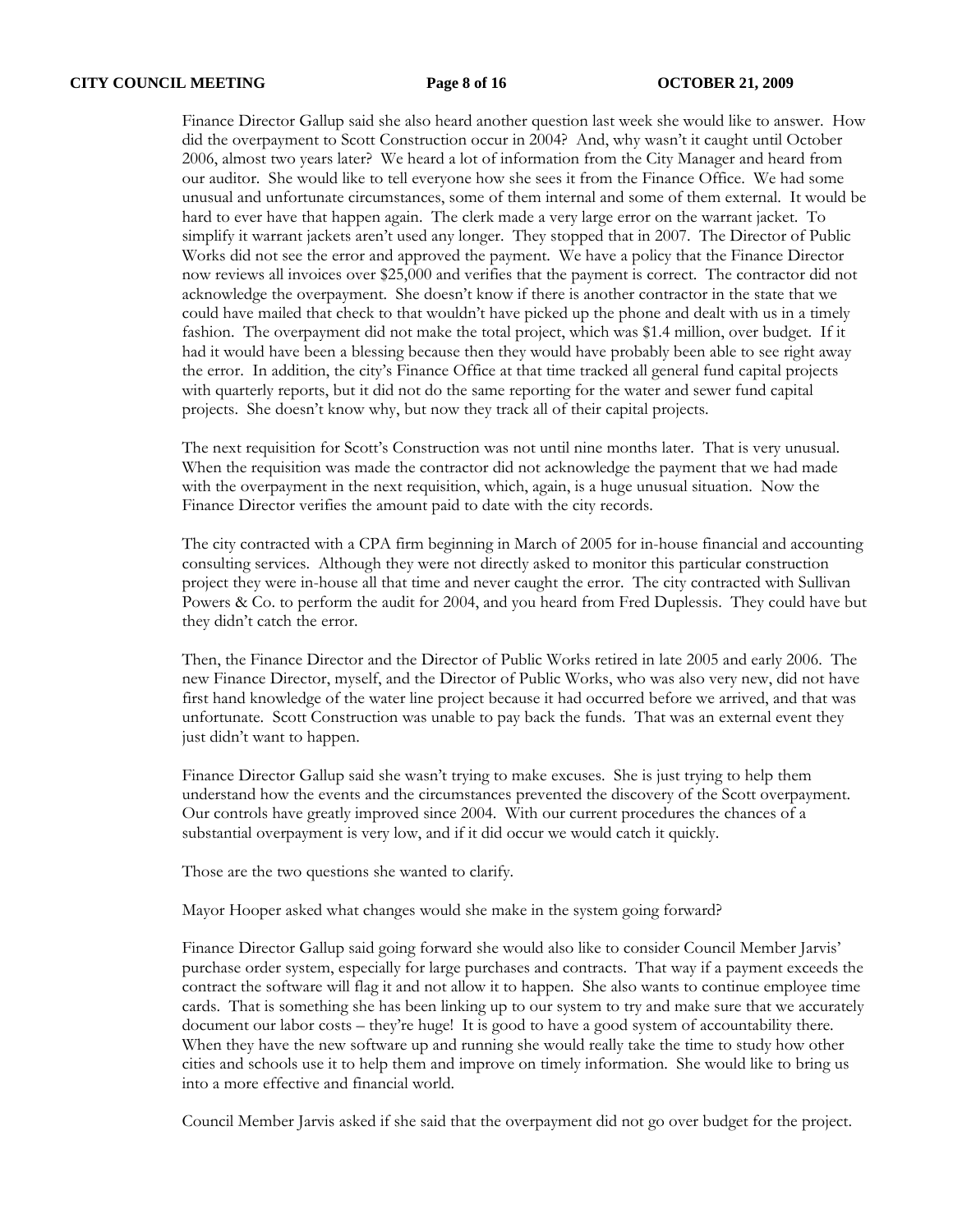### **CITY COUNCIL MEETING** Page 9 of 16 **OCTOBER 21, 2009**

Finance Director Gallup said at the time of the overpayment it was a \$1.4 million project, and it was in two pieces. This was just the first part. Another contractor did about \$400,000 on the second part of this project and we still had some money to pay to Scott Construction on this project. If that payment in December 2004 had made the project over the \$1.4 million there would have been a much greater chance of us catching the error, but it didn't.

Council Member Jarvis said when the project was finished it must have been greatly over budget.

Finance Director Gallup replied yes, it was.

Council Member Jarvis asked why wouldn't that have triggered someone notice. You have a budgeted project and it goes \$400,000 over budget, wouldn't the Department of Public Works see that?

Finance Director said the project didn't end until in the Spring of 2006 so they were looking at it all the way from then until early October when they found it. Until we finished the second part of the project it didn't appear. You need to understand that she was relatively new and Todd was new so they weren't aware of any problems with the previous part.

City Manager Fraser said in fact they even called in the former people to try to figure it out. It took awhile.

Council Member Jarvis asked if she thought the way things have changed now if we had a project that went over budget that even a lesser amount would trigger someone's notice very quickly.

Finance Director Gallup said right now they have quarterly reports that they do on all of their projects and she goes over with whoever is in charge, Todd Law or Tom McArdle. It is usually one big contract and the engineering contract that goes with it, and that is all there are on these big projects. This one was unusual. There were many components.

Council Member Jarvis said it looks like in her present practices she is much more involved with each of the individual projects.

Finance Director Gallup said since they caught it they have tried to make every project go under budget because any way they could appropriately do that it would help some of the hurt.

Council Member Sherman asked if she recalled that when this project was done it was putting in a line underneath the river close to Bailey Avenue.

City Manager Fraser said he's not sure that was the job she was thinking about.

Council Member Sherman said with that job there was some timing reshuffling because the river was low and they could save a lot of money by doing it off schedule. Sometimes there are reasons in big projects for moving things around.

City Manager Fraser said this was for the replacement of a line on Bailey Avenue.

Council Member Golonka asked how do we not bounce a check. Why do we handle so many accounts in our current financial model?

Finance Director Gallup said they combine all of our funds into one cash account so there is a lot of money available, plus we do have fund balances. The fund balance account for the general fund wasn't that large, but we did have some unspent bond money and also had the sewer fund in an okay position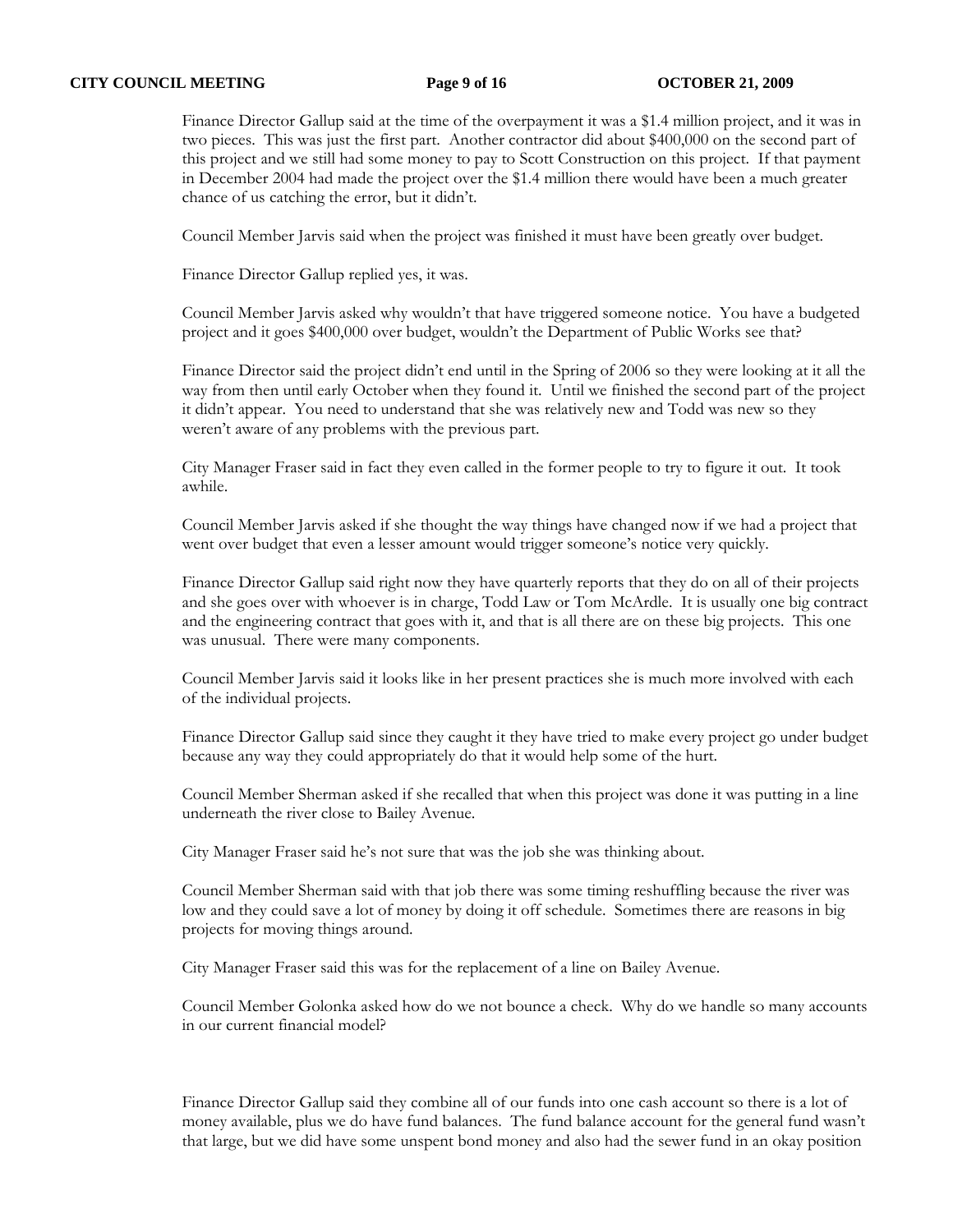at that point. The simple answer is we have a lot of money so this probably isn't as big for that cash account as you might think.

Mayor Hooper inquired if they should have separate accounts.

Finance Director Gallup said that is not how they do it. She doesn't believe that would help the situation. Are there too many funds? The city has a history of complex financial pieces. She does have a lot of funds and would like to eliminate any that they can.

Mayor Hooper said in addition to the water and the sewer and the principal accounts you would expect the city to have, there are a lot of little small accounts.

Finance Director Gallup said the Community Development Agency is a very complicated fund. There is the Housing Trust Fund and a Hubbard Park Trust Fund. Some don't have a lot of activity and others do. They all at any point can make for a lot of accounting. The Montpelier Fire District still exists. There is also Montpelier Net.

Mayor Hooper said they need to come up with a plan for eliminating or simplifying.

Finance Director Gallup said she thinks the city is complicated because it is a small city and it has a lot of events so it seems like a lot for a small city. We have everything a big city has.

Charles Ferry said he has lived in Montpelier since 1957. He looks at the number penciled in here - \$548,110.83. He doesn't know where that number came from.

Finance Director Gallup said it is the number that was paid previously so he would find that number in the previous requisition, which would be payment #4 and took the paid to date and added what we paid on that.

Mr. Ferry asked wouldn't it be an important part of the record to show #4 as well as this so they could see the trail.

Finance Director Gallup said she could provide a copy of the requisition.

Mr. Ferry said it would be helpful to show the continuity because he is sure other people wonder where that number comes from. It was his understanding that at the City Council meeting last week that this \$548,000 represented either 5 or 10 percent of the city's budget at that time. Can she clarify that for him?

Finance Director Gallup said this was a capital project for the water fund. If you take our general fund budget and look at that number, that's where you are coming from. It is really a capital project. You could even compare it to the water fund operation budget but that wasn't that accurate, either, but it would be more accurate than comparing it to the general fund.

Jack Lindley said these were low interest federal loans. Is that what financed that project?

Finance Director Gallup said it was a city bond. It is a nontaxable bond through the Vermont Municipal Bond Bank.

Mr. Lindley asked if it was subject to a single audit?

Finance Director Gallup replied no.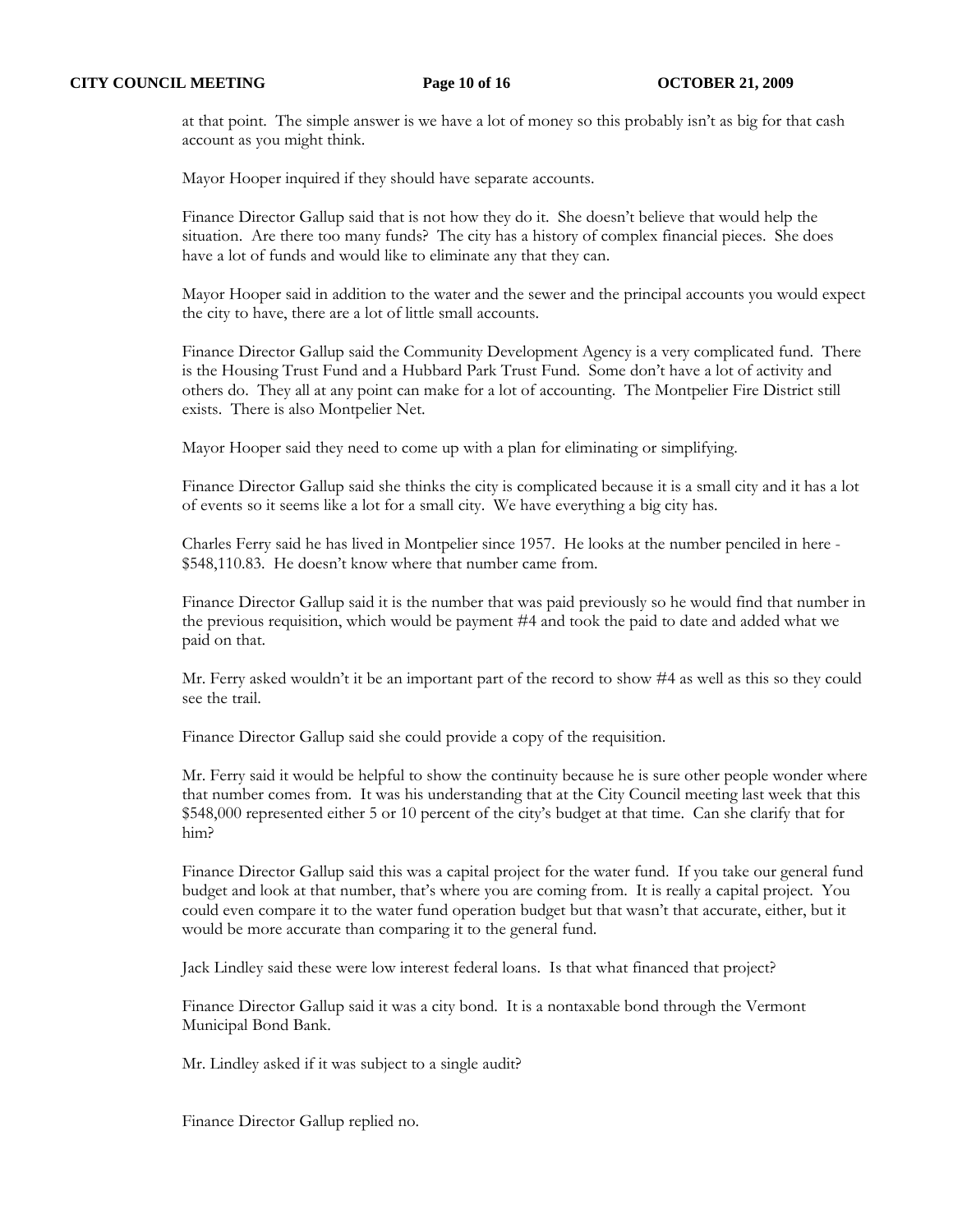Mr. Lindley asked if we had a single audit in the city done because there are other federal funds.

Finance Director Gallup replied that in the last four years that three of those years they have had single audits.

Mr. Lindley asked if that included the time frame for this activity.

Finance Director Gallup said she didn't know if 2004 had a single audit.

Council Member Hooper asked Finance Director Gallup to describe a single audit.

Mr. Lindley said he knows these terms because of his activity with the federal government.

Finance Director Gallup said if they pass a certain amount of money you receive annually in federal awards and grants or if you reach the magic number of \$500,000, you get a single audit.

City Manager Fraser said a number of years ago the federal government and different grant people, i.e. HUD, CBG, required an audit for the federal funds, and they had slightly different requirements so municipal governments often had to do numerous audits or several sub-audits for all of their different projects. Congress passed an act calling for a single audit, but if you have any funds from any sources you can do one single audit that can then be supplied to all federal agencies from whom you receive funds. That audit has certain standards in it that have to be met.

Finance Director Gallup said the accountants don't look at them and deal with the federal money that same way. It would have been great if this had received a single audit, but the single audit wouldn't have covered this project.

Mr. Lindley said his concern is that the flow through on this project really involves some federal activity in water and sewer. He isn't sure without talking to the Agency of Natural Resources how this takes place, but he would assume the city is having some conversations with them about that.

Finance Director Gallup said she was unaware of federal dollars or state dollars on this project.

Mr. Lindley said he assumes that in the Council's vote that it included all transmitted e-mails back and forth between Council Members and the City Manager. He thinks everything is open, and he applauds that, and he applauds the Council for taking that position. He isn't sure that he depends on the same lawyer privilege accounts any longer. This gives the community an opportunity to review all of that activity. He would ask the Council to look at the single audit issue and try to get it resolved and see what the Agency of Natural Resources will tell them. If there was a single audit for that year he would like to be able to see it.

Melody Ashford said this is a wonderful document. She has heard a lot of "we" and it really should be "us." Who pays for all of this?

Finance Director Gallup said it would be part of the operations for the City of Montpelier so it would be tax dollars.

Ms. Ashford said she has a real issue with paying for something that she can't look at. Where else in the world would she pay money for something she can't look at, so this should be public record.

Mayor Hooper replied it is.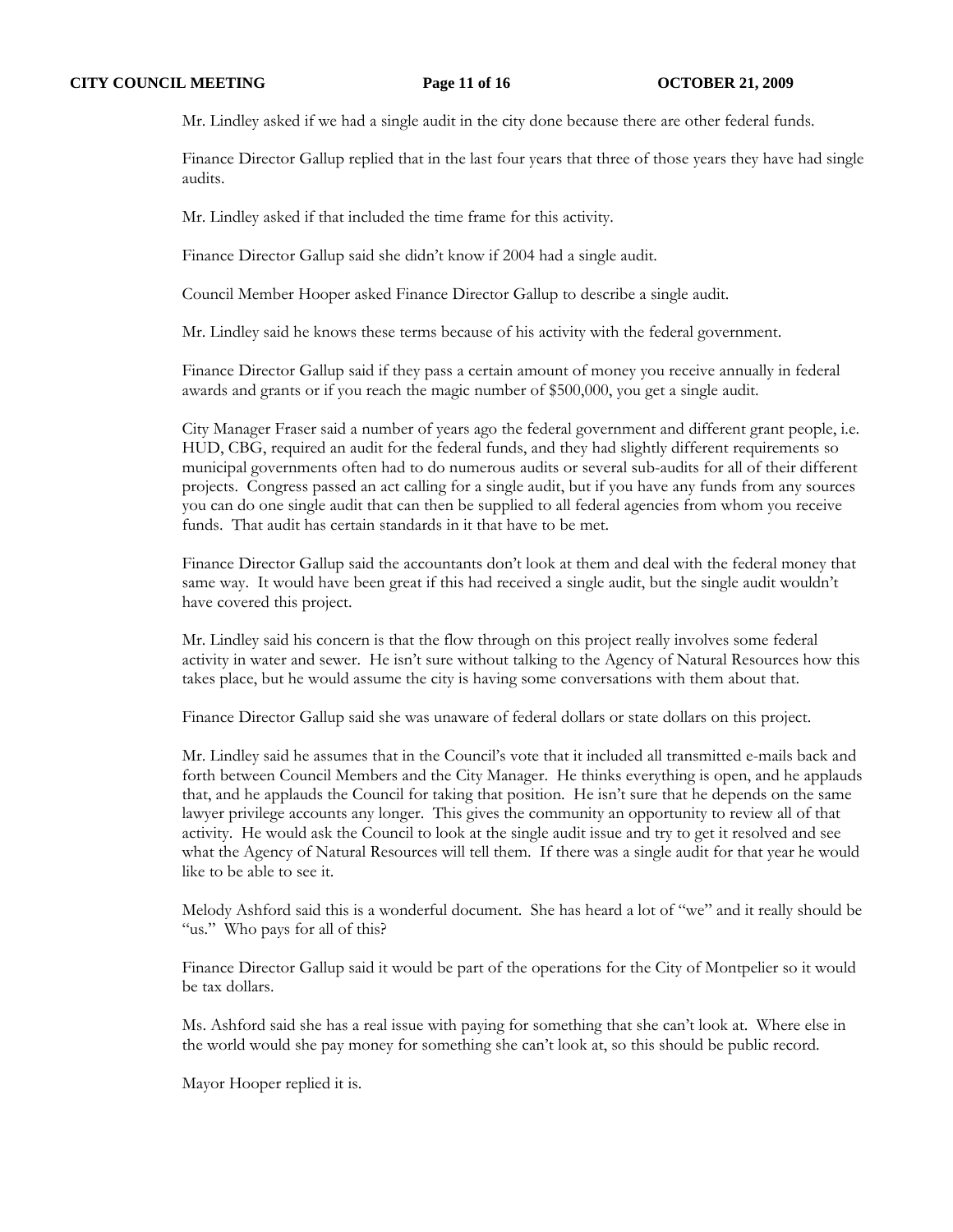Ms. Ashford said everything that takes place should be public record. Who was the city attorney? As taxpayers we are paying for him as well she would assume.

City Manager Fraser said the city attorney on this case was Steve Stitzel. The city pays any of their attorneys on a use basis. They don't have retainers or salaries.

Ms. Ashford asked if there was a fund the city uses to pay for the attorneys. We're caught in a Catch 22 where we are not only dealing with a goof up but paying for it as well.

City Manager Fraser said that in the court judgment the city had it does include all of the attorney's fees if the city was to collect. In the city budget there is a line item for legal services.

Ms. Ashford said she is wondering if this is something that needs to come out of the taxpayers' pockets. She wouldn't expect the city to pay for her traffic ticket.

Frances Miller said on the document that was in error we keep referring to Steve Gray approving it. He approved that the work was done. He didn't approve the \$482,000 payment, did he?

Council Member Hooper said he did.

Mr. Miller said the document they looked at was for \$85,000.

Finance Director Gallup said it is called a warrant jacket, which is what Steve Gray signed. This is an authorization to put it through accounts payable. That is the city's internal document that is stapled and put over the invoice using the codes on that document to pay that. There is actually nothing wrong with this.

Mr. Miller asked if that is the way it is being done now.

Finance Director Gallup replied no. On January 1<sup>st</sup> of 2007 the city stopped using warrant jackets and authorization for payment is stamped on the invoice.

Mr. Miller asked if the project manager sign off on these payments after the fact now, or do they sign off for the work being done.

Finance Director Gallup replied that the procedure now is the document is stamped and approved by the project manager. It is a stamp that says how much to pay.

City Manager Fraser said it is a two-part process. First, it is approved for the work being done and then approved by the department head that it is okay to pay. If it is over a certain amount then it gets additional approval.

Finance Director Gallup said if it is over \$5,000 the City Manager will sign off on it. Then, because it has the three components it is ready to go to the Director of Public Works for approval. If it is over \$25,000 it ends up on her desk and she checks the numbers again. The City Manager also has to sign this document.

Mr. Miller said she had answered his other question about the single audit. It is his understanding that as long as you receive any federal funds all funds of the city would be looked at because they are testing your system. If you had enough funds during this period there should have been a single audit.

Mayor Hooper asked how does a single audit happen. Does the city have to ask for it?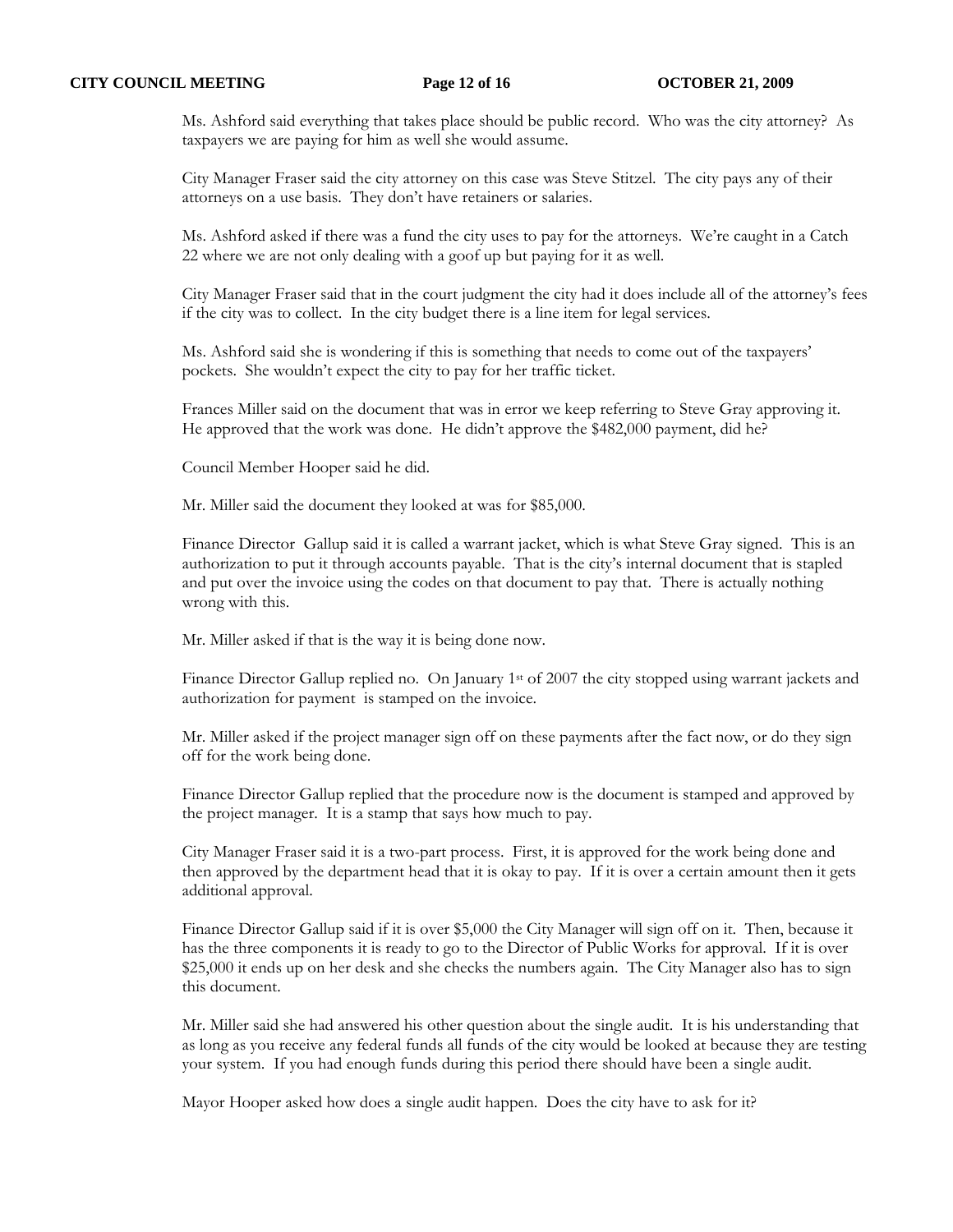### **CITY COUNCIL MEETING Page 13 of 16 OCTOBER 21, 2009**

Finance Director Gallup said a single audit is part of the process when we get audited. We contract with an accounting firm and they tell us if we need a single audit there is an extra charge for this service. It is determined by how many federal funds we receive. Nobody would do a single audit without an underlying audit.

Mayor Hooper asked how does one know a single audit should be triggered.

Finance Director Gallup said she has a schedule of federal awards she has to provide to the accountants and the auditors.

City Manager Fraser said this year with all of the federal money the city has received it would trigger a single audit requirement.

Mr. Miller said he has no problem with Sullivan Powers & Company. To have them building the system for the city and then doing the audit is a little out of line. They probably should look to see if they couldn't pick up someone else do an audit, or at least bid on it.

City Manager Fraser said the city actually has a different accounting firm that works with them, Fothergill, Segale and Valley. They do the city's contract accounting. As part of the audit Sullivan Powers & Company over the years has provided the city with a management letter that gives advice. That would be part of any audit. Fothergill, Segale & Valley provides the city regular weekly accounting support and advice about its systems, so they are separate. The city does bid out the auditing services on a periodic basis and this is currently the last year of a three-year contract. The last times the city has bid they have only received one bidder.

Finance Director Gallup said there are not a lot of accounting firms that audit municipal government.

Mr. Miller said Scott Construction is also known as SCI. He had one contractor talk to him last weekend and said he saw the city was having problems. He's a great contractor and still working. When the Council met last week Bev Hill said he was selling his equipment at an auction because of the bankruptcy.

City Manager Fraser said he has not declared bankruptcy. He has been foreclosed on by the bank.

Mr. Miller said he talked to the architect who is working on Jay Peak. They are still working up there, so if he is working he has money coming in.

Council Member Jarvis added that it sounded like it was his son that was working.

Mr. Miller said if he is working under SCI or Scott Construction, it is the same thing.

City Manager Fraser said in the category of issues going forward the city has heard that information as well in the past couple of months.

Mr. Miller said he thinks we are headed in the right direction but we need to get the money back. If they do have a committee he would be willing to serve.

Mayor Hooper said Finance Director Gallup talked about the fact that in the past before she was employed we were tracking our general fund capital expenditures but not tracking the water and sewer.

Finance Director Gallup said if they look in the Fothergill, Segale and Valley consulting services contract it specifically says quarterly report for general fund and fund 30 which is where we put our capital improvement plan projects. There was no place where the sewer and water was noted. It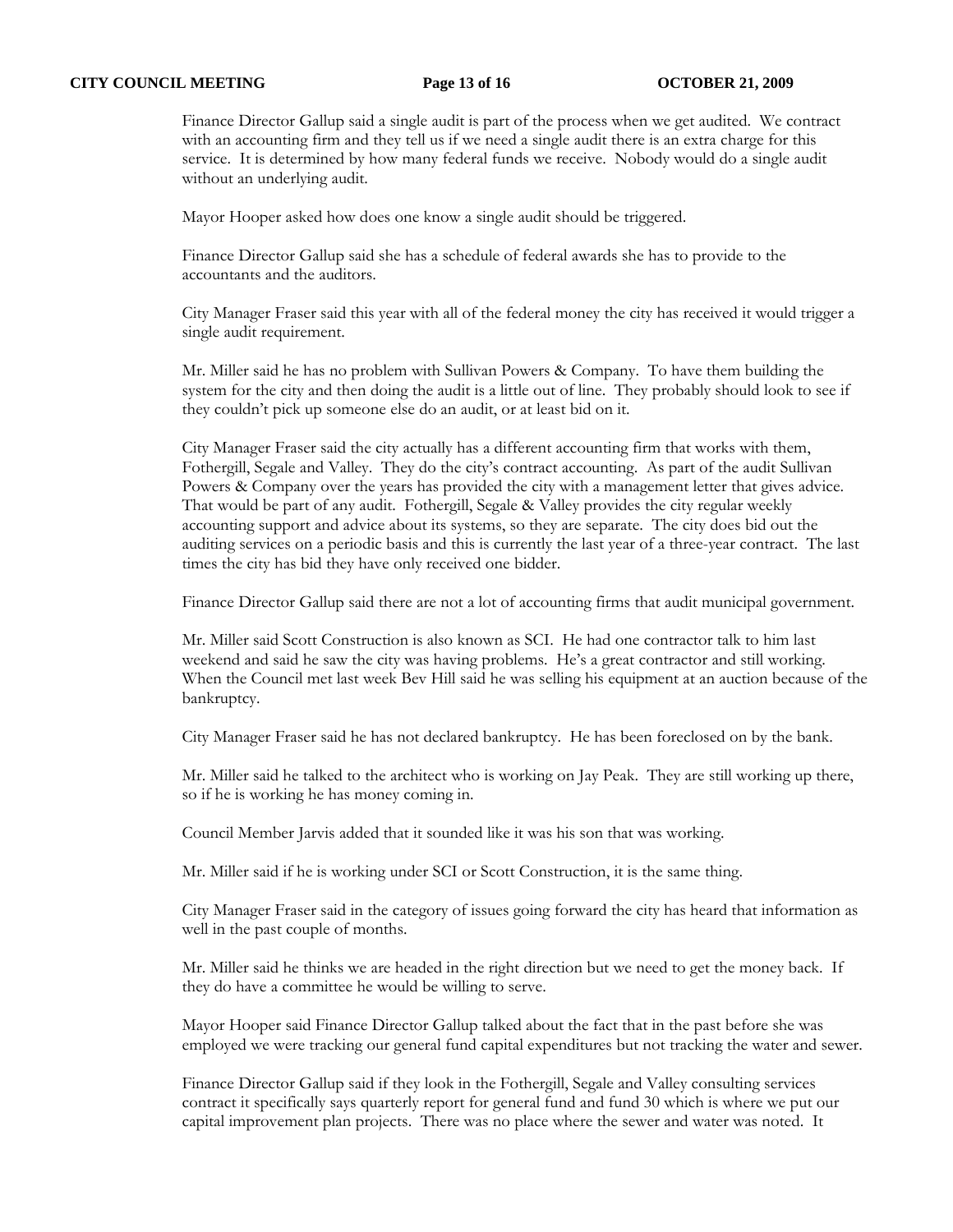doesn't mean they weren't tracked by a spreadsheet somewhere else by the existing financial director. It wasn't in place that we would look at these projects quarterly.

Mayor Hooper said she would have thought that would have been picked up in the annual audit. It seems like a significant enough management control it would have told us to do that. She said she can almost grasp the auditing standard that says you have looked at the physical assets. Should we be tracking these sorts of projects differently?

Finance Director Gallup said she can watch it. She would like going forward to figure out a way to do it without creating another fund.

Council Member Jarvis said in the end what she was looking for as an expenditure was found as an asset.

Finance Director Gallup said enterprise funds are not the same as general funds.

City Manager Fraser said obviously the city has to meet all of the proper accounting standards.

Mayor Hooper said it seems that the over arching issue here is that we have a financial management system which has many components that have been improved over time, but we also have a system that has grown. We are an old city and keep rebuilding the existing system trying to make it work better. We have hired services from an accounting firm to come in and help us do certain things. There are relationships between the Finance Department and the City Treasurer's Office to do certain work. We might want to step back and say we were designing a system from scratch. There are potentially too many accounts.

Finance Director Gallup said we are also very departmentalized. With the new software there are many people who have to learn to do accounts receivable and accounts payable. We really do have very fine auditors and accountants that work with the city.

Mr. Lindley said essentially what happened is this was put into our system and the taxpayers saw it as an asset. It was then moved to be a receivable. This was our accountants doing their thing and they as taxpayers could never have picked up the fact we have a receivable being converted from an asset.

Vicki Lane of Berlin Street said she sees an audit report for the last year. She asked if the city was receiving a refund from the auditors. That was not a great audit. She doesn't know that they really met the requirements. She thinks they are due a refund for that year.

Charles Ferry said in line with Vicki's observations he would take a look at the errors and omissions insurance with Sullivan Powers & Company.

Mayor Hooper said what the Council wanted to do this evening was to have a thorough overview of the city's financial management systems, and this is the beginning of a learning opportunity both for the Council and the community. She suspects they will do the same thing with regard to open meeting laws and public communication. She suspects they will have a similar sort of session to have that conversation. On her list of other issues as something the public would like to understand more about is a review of the city's legal support system. Again this evening there was a question about the city attorney. She would like to review the different services we have and how we contract with them.

Council Member Jarvis said she was thinking they might like to have an assessment of what the city's legal needs are and how we delegate the legal work it needs and whether it makes sense to do what some cities do which is to hire a legal director or to have an attorney on staff.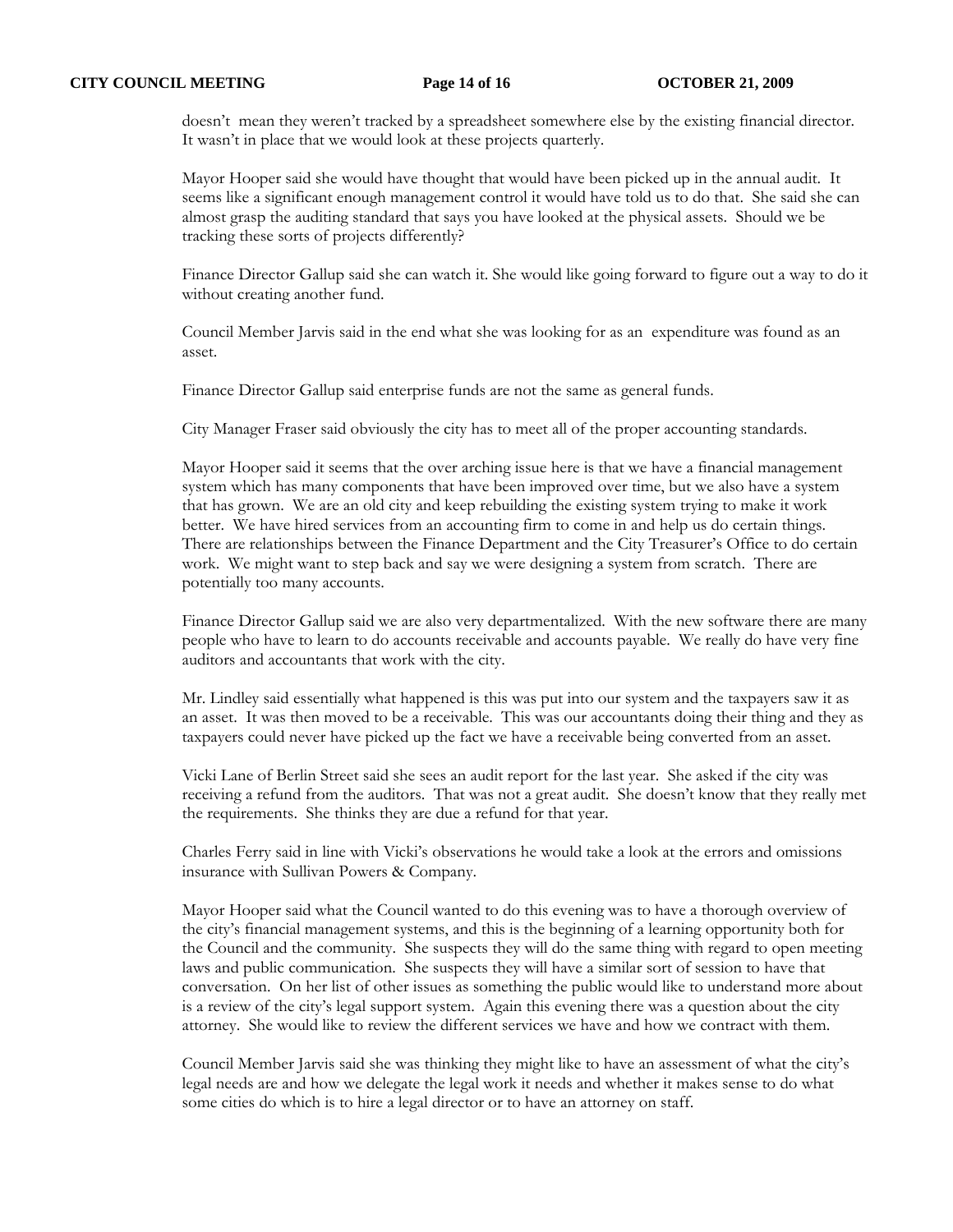Mayor Hooper said she would like to schedule a meeting to do the development of information, gathering the information and decide how to go forward in assessing these.

Council Member Jarvis said she would like to remind everyone that the Revenue and Expense Committee which Council Members Hooper, Weiss and she were on throughout the spring and summer, had as one of its recommendations they felt very strongly about is the city should hire someone to do a management and system analysis of the city. They think this is further proof they need to do this.

Jack Lindley said he would like the Council to look very carefully at the legal advice the city received on this issue. He thinks there is every reason to believe they didn't have the right person dealing with the subject at hand. Those people carry insurance just like the auditors do. If they gave us some bad advice we ought to take a long hard look at that.

Council Member Jarvis reminded them they would have a chance to look tomorrow when all of the documents are released.

Frances Miller said the city has another good source for an audit and what needs to be done through the state. At one time the state used to do all of the audits of the towns and cities. In 1967 they cancelled that, but in the late 80's they brought it back so they can come to the cities and towns and do a review. They are doing some work in Burlington now and doing some work in Bennington. They have done some work in a lot of the small towns and they are more than willing to do a management review.

Mayor Hooper said she wants to get to open meetings and executive sessions. There are a variety of people they can be in touch with. She has already mentioned the ACLU and Common Cause. We have other people who live in the community who have a particular expertise on this. This is in fact what the Secretary of State's Office does and the Vermont League of Cities and Towns. She said the next topic on their agenda will be publicly announced so everyone is aware.

Mayor Hooper said Council Member Golonka sent Council Members, the City Manager and her a memo that outlined eight areas he would like the Council to look at. They are:

- 1. Audit and Accountant Review.
- 2. Legal Review
- 3. Manager's Review
- 4. Council's Review
- 5. Use of Executive Session
- 6. Further efforts at collection and prosecution
- 7. Issues with the water funds
- 8. Citizens' Committee

The Council has begun the consideration of the city's financial systems with this discussion this evening. They are talking about the legal review and a management review which should include the Council. The city is pursuing efforts at further collection. The issue of the water fund they are continuing to try to collect from the funds. Council Member Golonka is saying he doesn't want to see tax hikes or rate increases associated with that which has been a sentiment expressed by many members of the Council. Before we solve that problem we need to know if it is a problem.

Council Member Jarvis said she thinks the city should consider engaging an attorney who specializes in bankruptcy law as we look ahead to the fact that Scott Construction probably will be declaring bankruptcy. She would like to see the city talk to someone about the possibility of removing the debt he owes to the city from the bankruptcy process so that he does not benefit from the protections of the bankruptcy process, especially here because we have allegations of fraud. If you have fraudulently